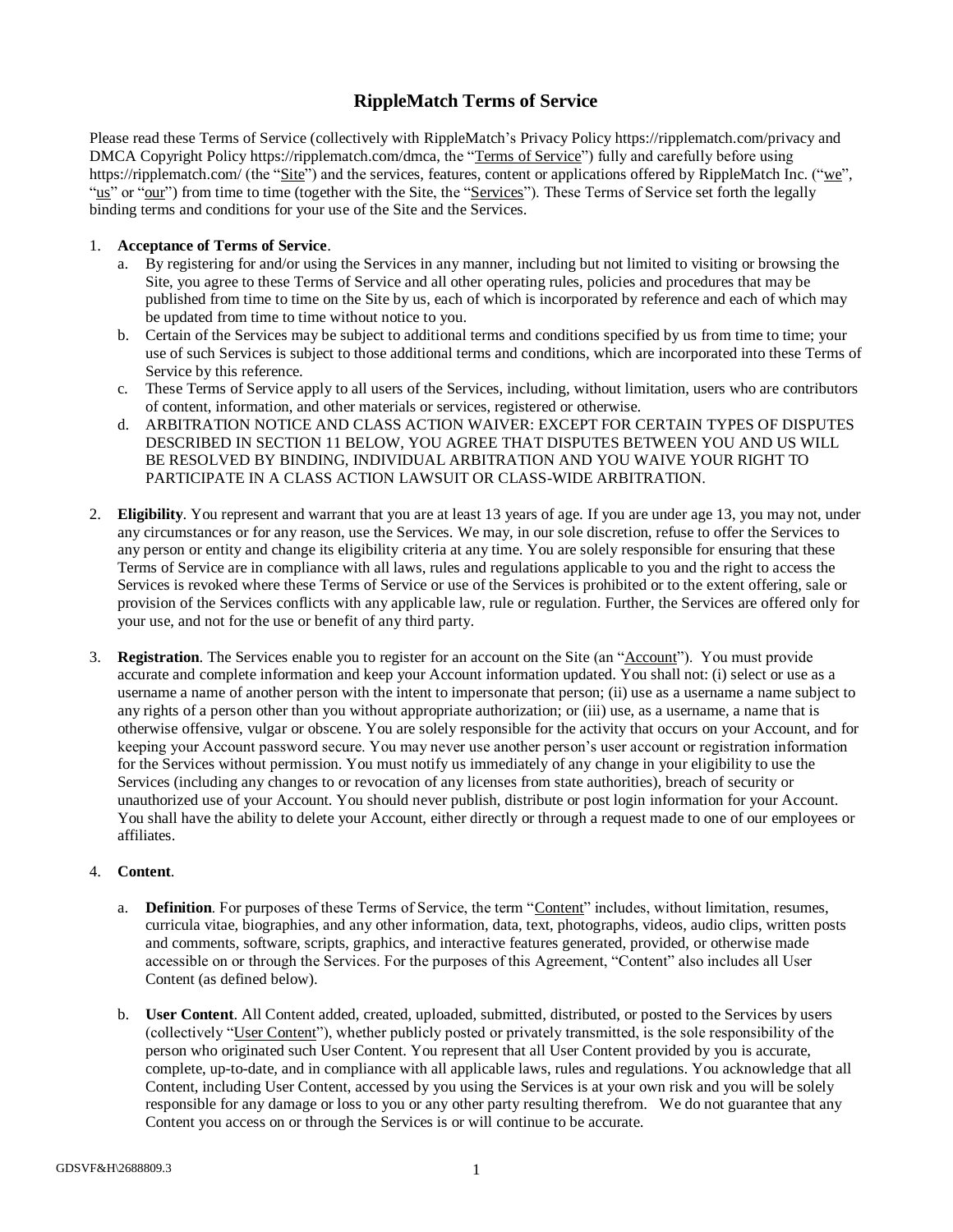- c. **Notices and Restrictions**. The Services may contain Content specifically provided by us, our partners or our users and such Content is protected by copyrights, trademarks, service marks, patents, trade secrets or other proprietary rights and laws. You shall abide by and maintain all copyright notices, information, and restrictions contained in any Content accessed through the Services.
- d. **Use License**. Subject to these Terms of Service, we grant each user of the Services a worldwide, non-exclusive, non-sublicensable and non-transferable license to use Content solely for purposes of using the Services. Use, reproduction, modification, distribution or storage of any Content for other than purposes of using the Services is expressly prohibited without prior written permission from us. You shall not sell, license, rent, or otherwise use or exploit any Content for commercial use or in any way that violates any third party right.
- e. **License Grant**. By submitting User Content through the Services, you hereby do and shall grant us a worldwide, non-exclusive, perpetual, royalty-free, fully paid, sublicensable and transferable license to use, edit, modify, truncate, aggregate, reproduce, distribute, prepare derivative works of, display, perform, and otherwise fully exploit the User Content in connection with the Site, the Services and our (and our successors' and assigns') businesses, including without limitation for promoting and redistributing part or all of the Site or the Services (and derivative works thereof) in any media formats and through any media channels (including, without limitation, third party websites and feeds), and including after your termination of your Account or the Services. You also hereby do and shall grant each user of the Site and/or the Services a non-exclusive, perpetual license to access your User Content through the Site and/or the Services, and to use, edit, modify, reproduce, distribute, prepare derivative works of, display and perform such User Content, including after your termination of your Account or the Services. For clarity, the foregoing license grants to us and our users does not affect your other ownership or license rights in your User Content, including the right to grant additional licenses to your User Content, unless otherwise agreed in writing. You represent and warrant that you have all rights to grant such licenses to us without infringement or violation of any third party rights, including without limitation, any privacy rights, publicity rights, copyrights, trademarks, contract rights, or any other intellectual property or proprietary rights.
- f. **Availability of Content**. We do not guarantee that any Content will be made available on the Site or through the Services. We reserve the right to, but do not have any obligation to, (i) remove, edit or modify any Content in our sole discretion, at any time, without notice to you and for any reason (including, but not limited to, upon receipt of claims or allegations from third parties or authorities relating to such Content or if we are concerned that you may have violated these Terms of Service), or for no reason at all and (ii) to remove or block any Content from the Services.

## 5. **Rules of Conduct**.

- a. As a condition of use, you promise not to use the Services for any purpose that is prohibited by these Terms of Service. You are responsible for all of your activity in connection with the Services.
- b. You shall not (and shall not permit any third party to) either (a) take any action or (b) upload, download, post, submit or otherwise distribute or facilitate distribution of any Content on or through the Services, including without limitation any User Content, that:
	- i. infringes any patent, trademark, trade secret, copyright, right of publicity or other right of any other person or entity or violates any law or contractual duty (see our DMCA Copyright Policy [https://ripplematch.com/dmca]);
	- ii. you know is false, misleading, untruthful or inaccurate;
	- iii. is unlawful, threatening, abusive, harassing, defamatory, libelous, deceptive, fraudulent, invasive of another's privacy, tortious, obscene, vulgar, pornographic, offensive, profane, contains or depicts nudity, contains or depicts sexual activity, or is otherwise inappropriate as determined by us in our sole discretion;
	- iv. constitutes unauthorized or unsolicited advertising, junk or bulk e-mail ("spamming");
	- v. contains software viruses or any other computer codes, files, or programs that are designed or intended to disrupt, damage, limit or interfere with the proper function of any software, hardware, or telecommunications equipment or to damage or obtain unauthorized access to any system, data, password or other information of ours or of any third party;
	- vi. impersonates any person or entity, including any of our employees or representatives; or
	- vii. includes anyone's identification documents or sensitive financial information.
- c. You shall not: (i) take any action that imposes or may impose (as determined by us in our sole discretion) an unreasonable or disproportionately large load on our (or our third party providers') infrastructure; (ii) interfere or attempt to interfere with the proper working of the Services or any activities conducted on the Services; (iii) bypass, circumvent or attempt to bypass or circumvent any measures we may use to prevent or restrict access to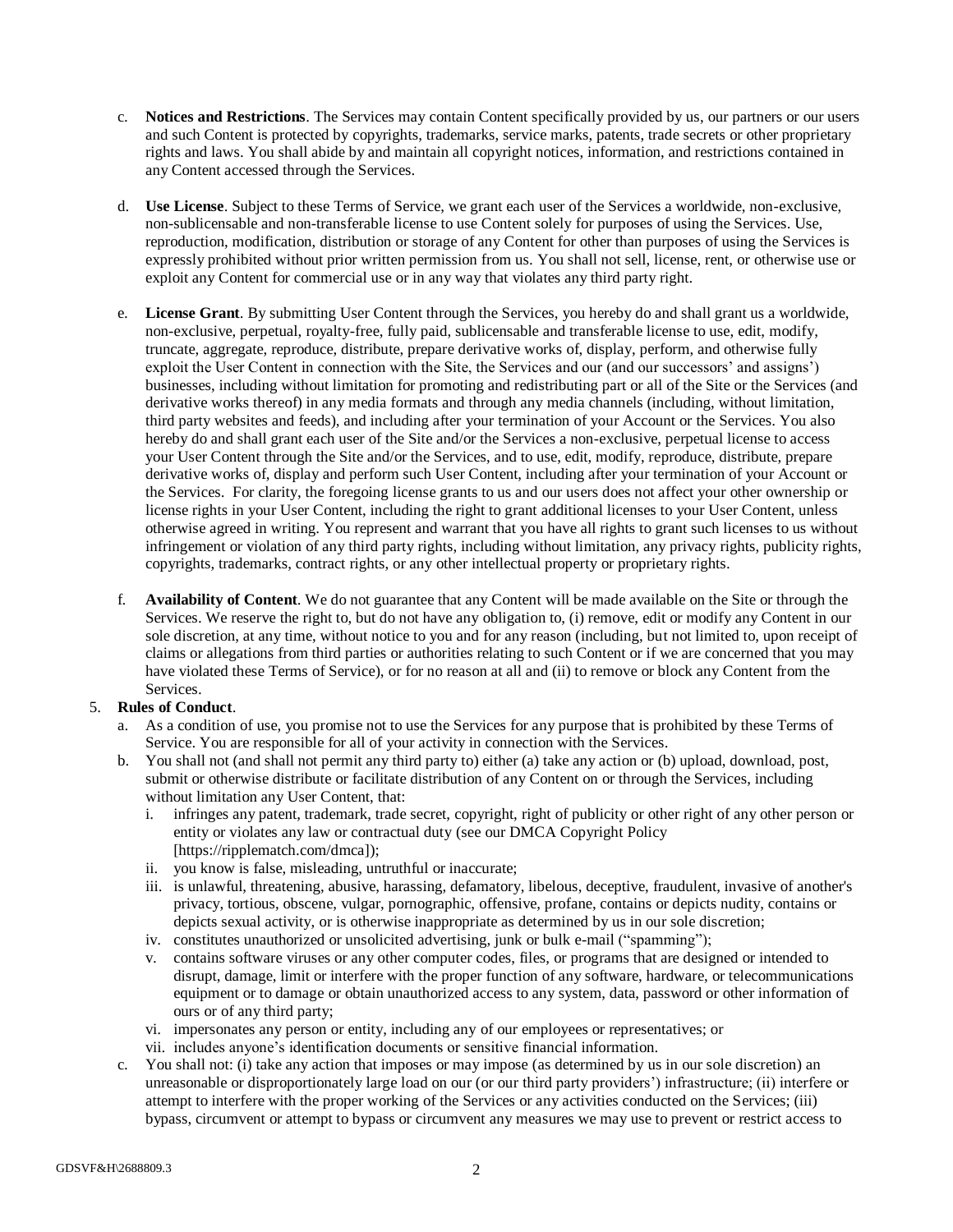the Services (or other accounts, computer systems or networks connected to the Services); (iv) run any form of auto-responder or "spam" on the Services; (v) use manual or automated software, devices, or other processes to "crawl" or "spider" any page of the Site; (vi) harvest or scrape any Content from the Services; or (vii) otherwise take any action in violation of our guidelines and policies.

- d. You shall not (directly or indirectly): (i) decipher, decompile, disassemble, reverse engineer or otherwise attempt to derive any source code or underlying ideas or algorithms of any part of the Services (including without limitation any application), except to the limited extent applicable laws specifically prohibit such restriction, (ii) modify, translate, or otherwise create derivative works of any part of the Services, or (iii) copy, rent, lease, distribute, or otherwise transfer any of the rights that you receive hereunder. You shall abide by all applicable local, state, national and international laws and regulations.
- e. We reserve the right to access, read, preserve, and disclose any information as we reasonably believe is necessary to (i) satisfy any applicable law, regulation, legal process or governmental request, (ii) enforce these Terms of Service, including investigation of potential violations hereof, (iii) detect, prevent, or otherwise address fraud, security or technical issues, (iv) respond to user support requests, or (v) protect the rights, property or safety of us, our users and the public.
- 6. **Third Party Services**. The Services may permit you to link to other websites, services or resources on the Internet, and other websites, services or resources may contain links to the Services. When you access third party resources on the Internet, you do so at your own risk. These other resources are not under our control, and you acknowledge that we are not responsible or liable for the content, functions, accuracy, legality, appropriateness or any other aspect of such websites or resources. The inclusion of any such link does not imply our endorsement or any association between us and their operators. You further acknowledge and agree that we shall not be responsible or liable, directly or indirectly, for any damage or loss caused or alleged to be caused by or in connection with the use of or reliance on any such content, goods or services available on or through any such website or resource.
- 7. **Termination**. We may terminate your access to all or any part of the Services at any time, with or without cause, with or without notice, effective immediately, which may result in the forfeiture and destruction of all information associated with your Account. If you wish to terminate your Account, you may do so by following the instructions on the Site. All provisions of these Terms of Service which by their nature should survive termination shall survive, including without limitation, licenses of User Content, ownership provisions, warranty disclaimers, indemnity and limitations of liability.

## 8. **Warranty Disclaimer**.

- a. We have no special relationship with or fiduciary duty to you. You acknowledge that we have no duty to take any action regarding which users gain access to the Services; what Content you access via the Services; or how you may interpret or use Content.
- b. You release us from all liability for you having acquired or not acquired Content through the Services. We make no representations concerning any Content contained in or accessed through the Services, and we will not be responsible or liable for the accuracy, copyright compliance, or legality of material or Content contained in or accessed through the Services.
- c. THE SERVICES AND CONTENT ARE PROVIDED "AS IS", "AS AVAILABLE" AND WITHOUT WARRANTY OF ANY KIND, EXPRESS OR IMPLIED, INCLUDING, BUT NOT LIMITED TO, THE IMPLIED WARRANTIES OF TITLE, NON-INFRINGEMENT, MERCHANTABILITY AND FITNESS FOR A PARTICULAR PURPOSE, AND ANY WARRANTIES IMPLIED BY ANY COURSE OF PERFORMANCE OR USAGE OF TRADE, ALL OF WHICH ARE EXPRESSLY DISCLAIMED. WE, AND OUR AFFILIATES, DIRECTORS, EMPLOYEES, AGENTS, SUPPLIERS, PARTNERS AND CONTENT PROVIDERS DO NOT WARRANT THAT: (I) THE SERVICES WILL BE SECURE OR AVAILABLE AT ANY PARTICULAR TIME OR LOCATION; (II) ANY DEFECTS OR ERRORS WILL BE CORRECTED; (III) THE SERVICES, INCLUDING BUT NOT LIMITED TO ANY USER CONTENT, ARE FREE OF VIRUSES OR OTHER HARMFUL COMPONENTS; OR (IV) THE RESULTS OF USING OUR PRODUCTS OR SERVICES WILL MEET YOUR REQUIREMENTS.
- 9. **Indemnification**. You shall defend, indemnify, and hold harmless us, our affiliates and each of our and their respective employees, contractors, directors, officers, suppliers and representatives from all liabilities, claims, and expenses, including reasonable attorneys' fees, that arise from or relate to your use or misuse of, or access to, the Services, Content, or otherwise from your User Content, violation of these Terms of Service or infringement by you or any third party using your Account or identity in the Services, of any intellectual property or other right of any person or entity.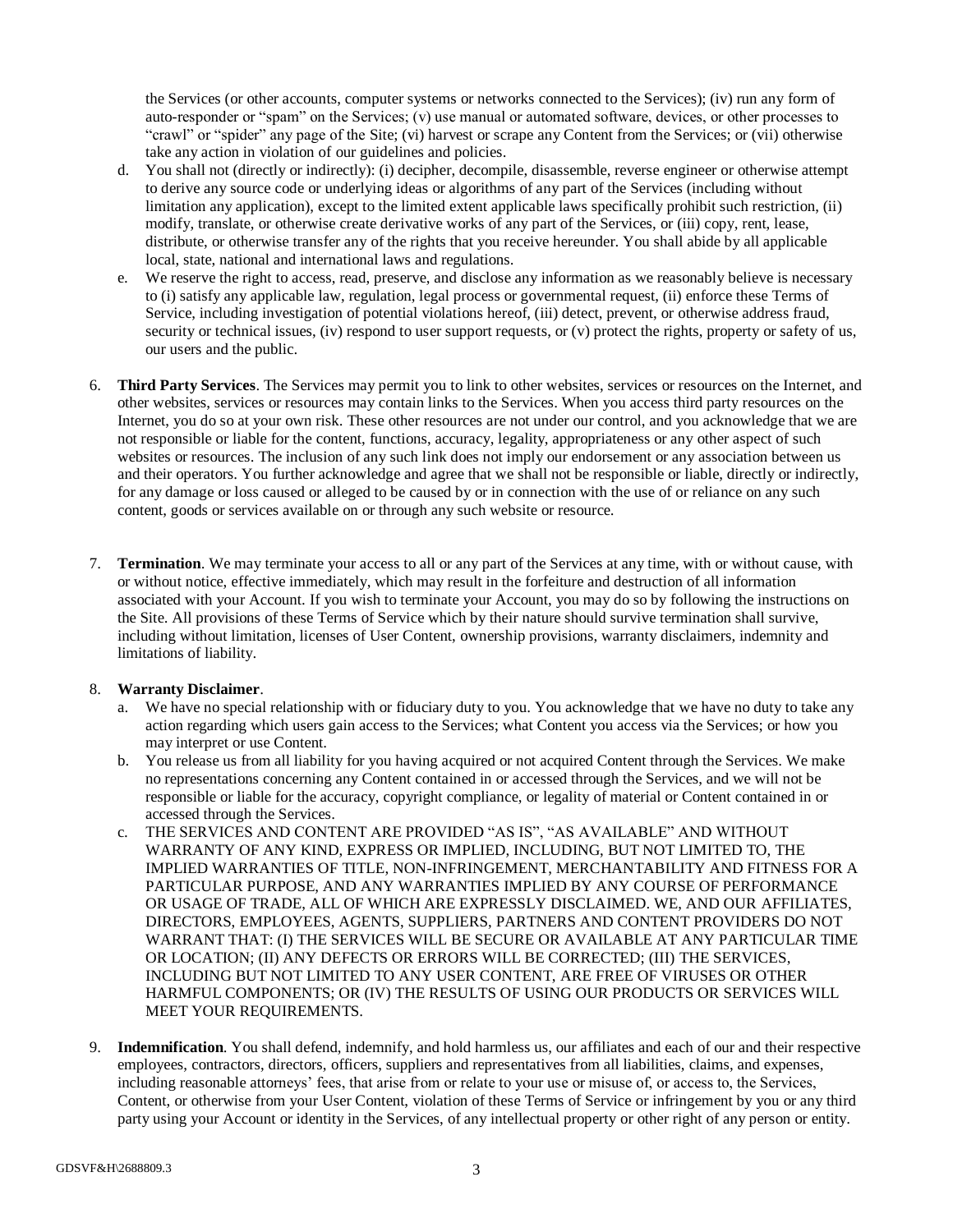We reserve the right to assume the exclusive defense and control of any matter otherwise subject to indemnification by you, in which event you will assist and cooperate with us in asserting any available defenses.

- 10. **Limitation of Liability**. IN NO EVENT SHALL WE, NOR OUR DIRECTORS, EMPLOYEES, AGENTS, PARTNERS, SUPPLIERS OR CONTENT PROVIDERS, BE LIABLE UNDER CONTRACT, TORT, STRICT LIABILITY, NEGLIGENCE OR ANY OTHER LEGAL OR EQUITABLE THEORY WITH RESPECT TO THE SERVICES (I) FOR ANY LOST PROFITS, DATA LOSS, COST OF PROCUREMENT OF SUBSTITUTE GOODS OR SERVICES, OR SPECIAL, INDIRECT, INCIDENTAL, PUNITIVE, COMPENSATORY OR CONSEQUENTIAL DAMAGES OF ANY KIND WHATSOEVER (HOWEVER ARISING), (II) FOR ANY BUGS, VIRUSES, TROJAN HORSES, OR THE LIKE (REGARDLESS OF THE SOURCE OF ORIGINATION), OR (III) FOR ANY DIRECT DAMAGES IN EXCESS OF (IN THE AGGREGATE) \$500.00.
- 11. **ARBITRATION CLAUSE AND CLASS ACTION WAIVER – IMPORTANT – PLEASE REVIEW AS THIS AFFECTS YOUR LEGAL RIGHTS:**
	- a. **ARBITRATION; CLASS ACTION WAIVER**. YOU AGREE THAT ALL DISPUTES BETWEEN YOU AND US OR OUR OFFICERS, DIRECTORS OR EMPLOYEES IN THEIR CAPACITY AS SUCH (WHETHER OR NOT SUCH DISPUTE INVOLVES A THIRD PARTY) WITH REGARD TO YOUR RELATIONSHIP WITH US, INCLUDING WITHOUT LIMITATION DISPUTES RELATED TO THESE TERMS OF SERVICE, YOUR USE OF THE SERVICES, AND/OR RIGHTS OF PRIVACY AND/OR PUBLICITY, WILL BE RESOLVED BY BINDING, INDIVIDUAL ARBITRATION IN ACCORDANCE WITH THE STREAMLINED ARBITRATION RULES AND PROCEDURES OF JAMS, INC. THEN IN EFFECT, AND YOU AND WE HEREBY EXPRESSLY WAIVE TRIAL BY JURY; PROVIDED, HOWEVER, THAT TO THE EXTENT THAT YOU HAVE IN ANY MANNER VIOLATED OR THREATENED TO VIOLATE OUR INTELLECTUAL PROPERTY RIGHTS, WE MAY SEEK INJUNCTIVE OR OTHER APPROPRIATE RELIEF IN ANY STATE OR FEDERAL COURT IN THE STATE OF NEW YORK. DISCOVERY AND RIGHTS TO APPEAL IN ARBITRATION ARE GENERALLY MORE LIMITED THAN IN A LAWSUIT, AND OTHER RIGHTS THAT YOU AND WE WOULD HAVE IN COURT MAY NOT BE AVAILABLE IN ARBITRATION. AS AN ALTERNATIVE, YOU MAY BRING YOUR CLAIM IN YOUR LOCAL "SMALL CLAIMS" COURT, IF PERMITTED BY THAT SMALL CLAIMS COURT'S RULES AND IF WITHIN SUCH COURT'S JURISDICTION, UNLESS SUCH ACTION IS TRANSFERRED, REMOVED OR APPEALED TO A DIFFERENT COURT. YOU MAY BRING CLAIMS ONLY ON YOUR OWN BEHALF. NEITHER YOU NOR WE WILL PARTICIPATE IN A CLASS ACTION OR CLASS-WIDE ARBITRATION FOR ANY CLAIMS COVERED BY THIS AGREEMENT TO ARBITRATE. YOU ARE GIVING UP YOUR RIGHT TO PARTICIPATE AS A CLASS REPRESENTATIVE OR CLASS MEMBER ON ANY CLASS CLAIM YOU MAY HAVE AGAINST US INCLUDING ANY RIGHT TO CLASS ARBITRATION OR ANY CONSOLIDATION OF INDIVIDUAL ARBITRATIONS. You also agree not to participate in claims brought in a private attorney general or representative capacity, or consolidated claims involving another person's account, if we are a party to the proceeding. This dispute resolution provision will be governed by the Federal Arbitration Act and not by any state law concerning arbitration. In the event JAMS, Inc. is unwilling or unable to set a hearing date within one hundred and sixty (160) days of filing the case, then either we or you can elect to have the arbitration administered instead by the American Arbitration Association. Judgment on the award rendered by the arbitrator may be entered in any court having competent jurisdiction. The arbitration shall be conducted in the English language. Any provision of applicable law notwithstanding, the arbitrator will not have authority to award damages, remedies or awards that conflict with these Terms of Service. You agree that regardless of any statute or law to the contrary, any claim or cause of action arising out of, related to or connected with the use of the Services or these Terms of Service must be filed within one (1) year after such claim of action arose or be forever banned.
	- b. **30-Day Opt-Out Period**. If you do not wish to be bound by the arbitration and class-action waiver provisions in this Section 11, you must notify us in writing within 30 days of the date that you first accept these Terms of Service (unless a longer period is required by applicable law). Your written notification must be mailed to us at the following address: RippleMatch Inc., 120 E.  $23<sup>rd</sup>$  St., New York, NY 10010. If you do not notify us in accordance with this Section 11(b), you agree to be bound by the arbitration and class-action waiver provisions of these Terms of Service, including such provisions in any Terms of Service revised after the date of your first acceptance. Such notification must include: (i) your name; (ii) your email and mailing addresses and (iii) a statement that you do not wish to resolve disputes with us through arbitration. If we make any changes to the Arbitration and Class Action Waiver section of these Terms of Service (other than a change to the address at which we will receive notices of dispute, opt-out notices, or rejections of future changes to the Arbitration and Clause Action Waiver section), you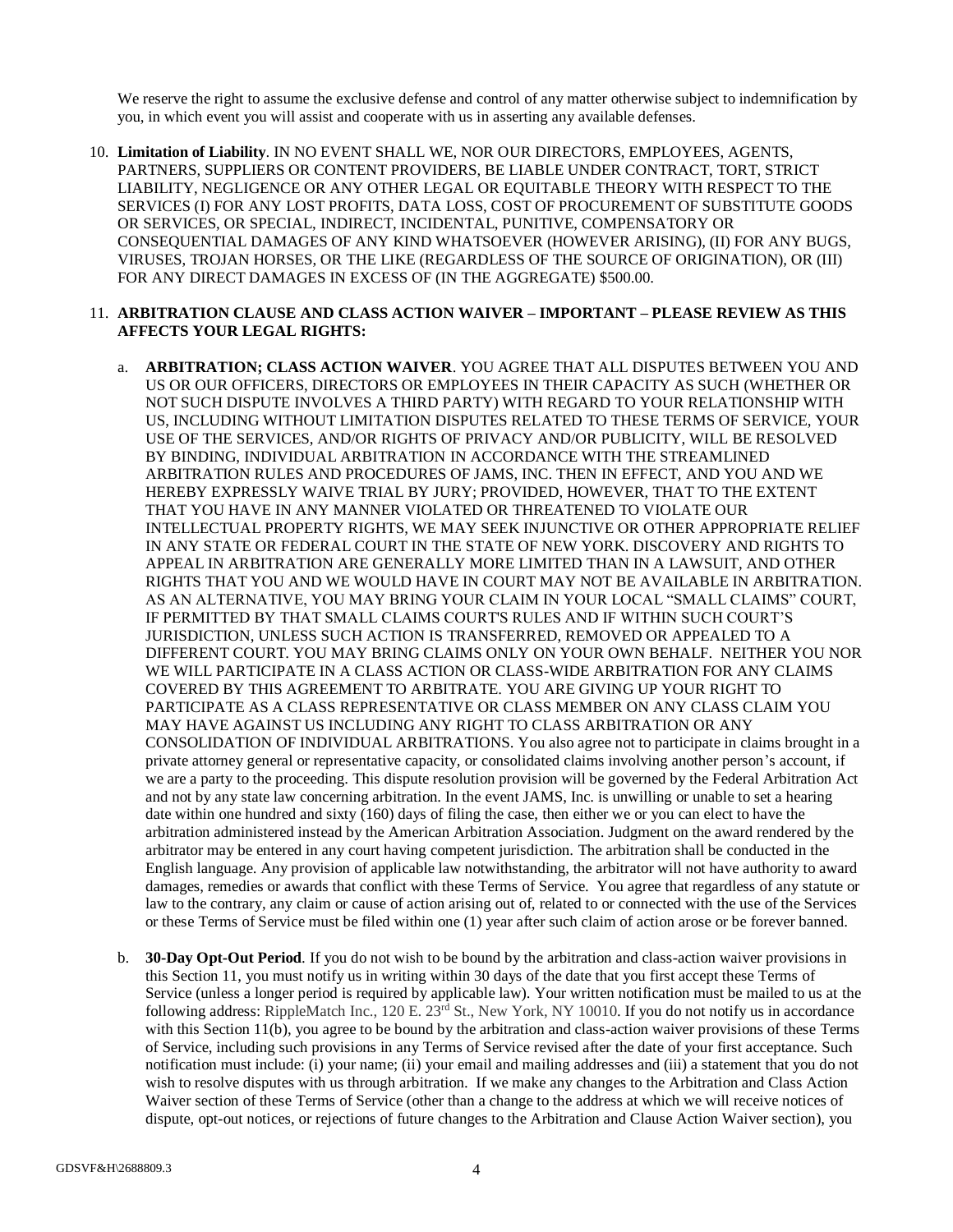may reject any such change by sending us written notice within 30 days of the change to the address set forth in this Section 11(b). This notification affects these Terms of Service only; if you previously entered into other arbitration agreements with us or enter into other such agreements in the future, your notification that you are opting out of the arbitration provision in these Terms of Service shall not affect the other arbitration agreements between you and us.

- c. **Severability**. If the prohibition against class actions and other claims brought on behalf of third parties contained above is found to be unenforceable, then all of the preceding language in this Arbitration and Class Action Waiver section will be null and void. This arbitration agreement will survive the termination of your relationship with us.
- 12. **Governing Law and Jurisdiction**. These Terms of Service shall be governed by and construed in accordance with the laws of the State of New York, including its conflicts of law rules, and the United States of America. Subject to Section 11, you agree that any dispute arising from or relating to the subject matter of these Terms of Service shall be governed by the exclusive jurisdiction and venue of the state and Federal courts of New York County, New York.
- 13. **Modification**. We reserve the right, in our sole discretion, to modify or replace any of these Terms of Service, or change, suspend, or discontinue the Services (including without limitation, the availability of any feature, database, or content) at any time by posting a notice on the Site or by sending you notice through the Services, via e-mail or by another appropriate means of electronic communication. We may also impose limits on certain features and services or restrict your access to parts or all of the Services without notice or liability. While we will timely provide notice of modifications, it is also your responsibility to check these Terms of Service periodically for changes. Your continued use of the Services following notification of any changes to these Terms of Service constitutes acceptance of those changes, which will apply to your continued use of the Services going forward. Your use of the Services is subject to the Terms of Service in effect at the time of such use.

#### 14. **Miscellaneous**.

- a. **Entire Agreement and Severability**. These Terms of Service are the entire agreement between you and us with respect to the Services, including use of the Site, and supersede all prior or contemporaneous communications and proposals (whether oral, written or electronic) between you and us with respect to the Services. If any provision of these Terms of Service is found to be unenforceable or invalid, that provision will be limited or eliminated to the minimum extent necessary so that these Terms of Service will otherwise remain in full force and effect and enforceable. The failure of either party to exercise in any respect any right provided for herein shall not be deemed a waiver of any further rights hereunder
- b. **Force Majeure**. We shall not be liable for any failure to perform our obligations hereunder where such failure results from any cause beyond our reasonable control, including, without limitation, mechanical, electronic or communications failure or degradation.
- c. **Assignment**. These Terms of Service are personal to you, and are not assignable, transferable or sublicensable by you except with our prior written consent. We may assign, transfer or delegate any of our rights and obligations hereunder without consent.
- d. **Agency**. No agency, partnership, joint venture, or employment relationship is created as a result of these Terms of Service and neither party has any authority of any kind to bind the other in any respect.
- e. **Notices**. Unless otherwise specified in these Term of Service, all notices under these Terms of Service will be in writing and will be deemed to have been duly given when received, if personally delivered or sent by certified or registered mail, return receipt requested; when receipt is electronically confirmed, if transmitted by facsimile or email; or the day after it is sent, if sent for next day delivery by recognized overnight delivery service. Electronic notices should be sent to: info@ripplematch.com.
- f. **No Waiver**. Our failure to enforce any part of these Terms of Service shall not constitute a waiver of our right to later enforce that or any other part of these Terms of Service. Waiver of compliance in any particular instance does not mean that we will waive compliance in the future. In order for any waiver of compliance with these Terms of Service to be binding, we must provide you with written notice of such waiver through one of our authorized representatives.